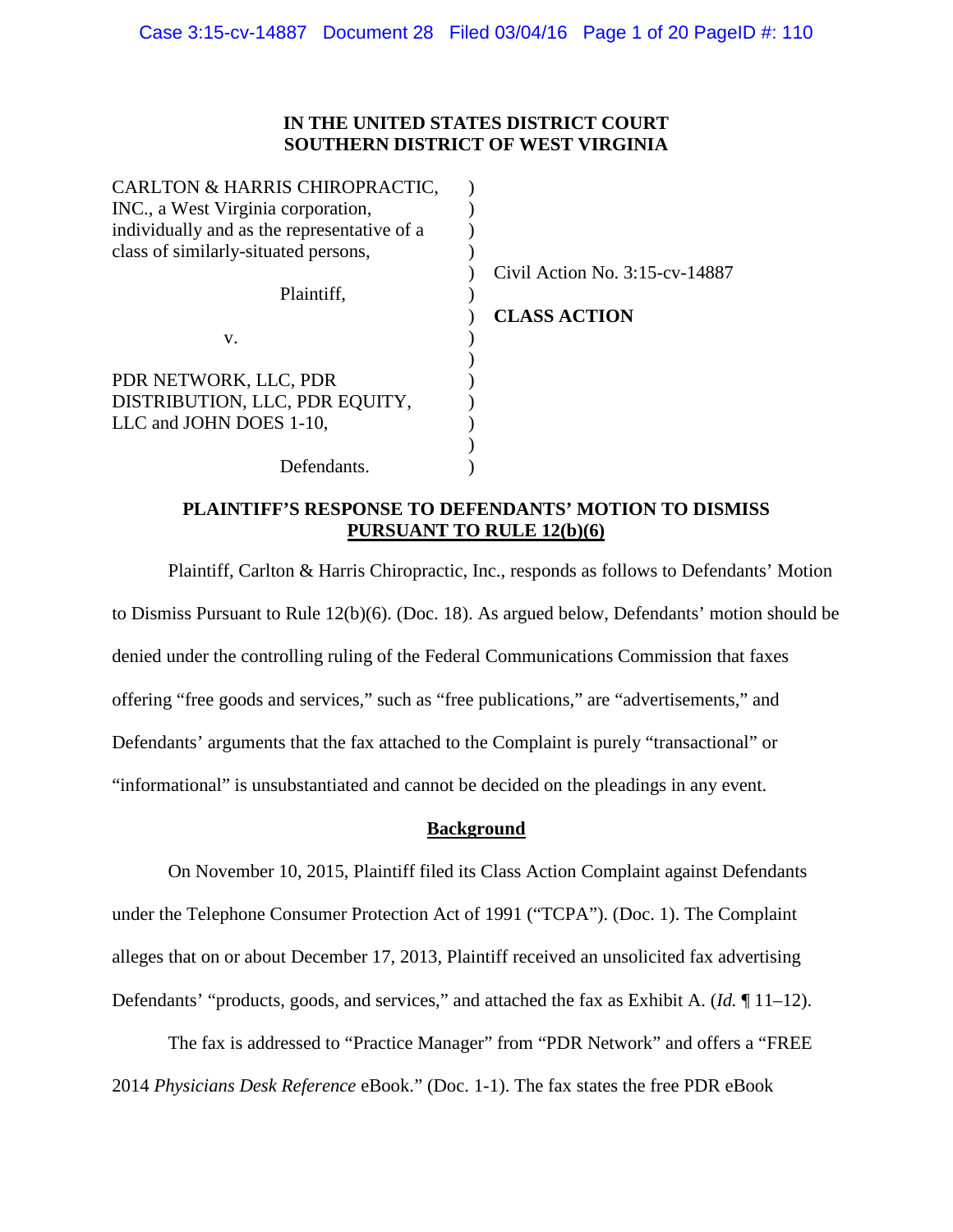#### Case 3:15-cv-14887 Document 28 Filed 03/04/16 Page 2 of 20 PageID #: 111

contains the "[s]ame trusted, FDA-approved full prescribing information . . . [n]ow in a new, convenient digital format." (*Id.*) The fax states "[f]or additional information, please contact PDR Network at (866) 925-5155 or customerservice@pdr.net." (*Id.*)

Fine print at the bottom of the fax states: "To opt-out of delivery of clinically relevant information about healthcare products and services from PDR via fax, call 866-469-8327. You are receiving this fax because you are a member of the PDR Network." (*Id.*) The fine print does not (1) provide a fax number for opt-out requests, (2) state that a sender's failure to honor a request within 30 days is unlawful, or (3) disclose the steps a recipient must take to make a legally enforceable opt-out request under the governing FCC regulations. (*Id.*)

The Complaint alleges the fax attached to the Complaint is an "advertisement" under the TCPA and the implementing rules promulgated by the FCC. (Compl. ¶ 29). The Complaint alleges Plaintiff did not give "prior express invitation or permission" to Defendants to send the fax (*id.*) and Plaintiff did not have an "established business relationship" ("EBR") with Defendants (*id.* ¶ 33). The Complaint alleges that, even if Defendants had obtained Plaintiff's prior express permission or had an EBR with Plaintiff, the fax lacks the opt-out notice required by the FCC regulations to assert those defenses. (*Id.* ¶ 29).

The Complaint alleges Defendants sent "the same and other unsolicited facsimiles without the required opt out language to Plaintiff and more than 25 other recipients" (*id.* ¶ 14), and seeks to certify a class of persons similarly situated (*id.* ¶¶ 17–24). The Complaint seeks the relief authorized by the TCPA, 47 U.S.C. § 227(b)(3), consisting of statutory damages of \$500 to \$1,500 per violation and injunctive relief. (*Id.* at 13; *id.* ¶¶ 19(l) & 31).

On February 5, 2016, Defendants moved to dismiss the Complaint for failure to state a claim on the sole basis that it is not even "plausible" that the fax attached to the Complaint is an advertisement under the TCPA because (1) it "does not offer anything for purchase or sale" and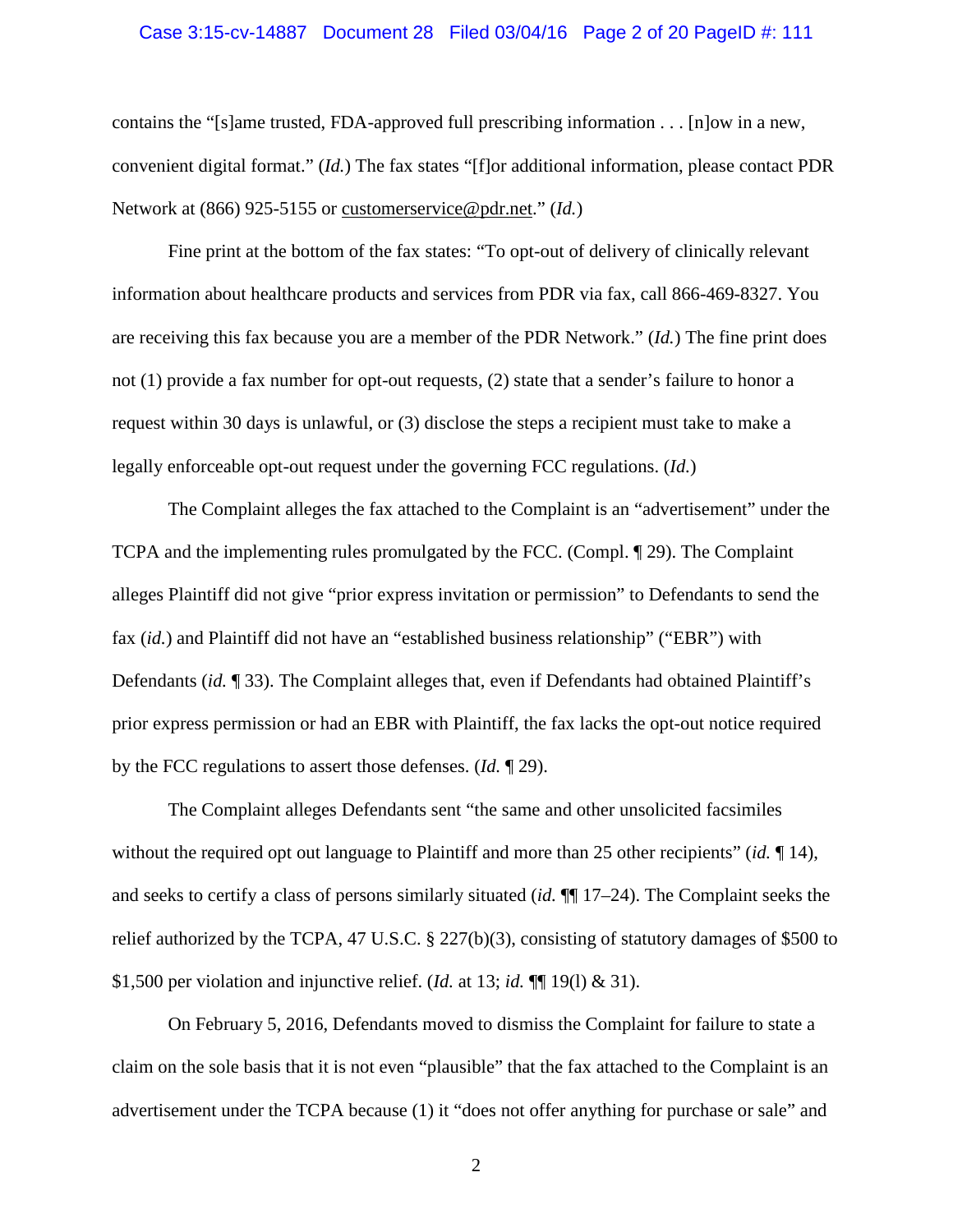#### Case 3:15-cv-14887 Document 28 Filed 03/04/16 Page 3 of 20 PageID #: 112

(2) "its primary purpose is to inform members that the *PDR* is now available to the public as a free eBook for 2014." (Defs.' Mem. at 7).

#### **Legal Standard**

To obtain dismissal for failure to state a claim, a defendant must demonstrate the plaintiff does not even have a "plausible" claim. *Ashcroft v. Iqbal*, 556 U.S. 662, 678 (2009). Dismissal is warranted only if there is no "reasonable expectation that discovery will reveal evidence" to support the plaintiff's claims. *Bell Atl. Corp. v. Twombly*, 550 U.S. 544, 557 (2007). It is not enough that a district court suspects the plaintiff will ultimately "fail to find evidentiary support for his allegations or prove his claim to the satisfaction of the factfinder." *Id.* at 563 n.8.

#### **Argument**

# **I. The fax is an "advertisement" as a matter of law under the FCC's 2006 Order because it promotes a "free publication."**

### **A. The FCC rulings interpreting the TCPA are binding in this Court.**

Defendants argue that in deciding whether a fax is an "advertisement," it is "appropriate for the Court to adopt a reasonable construction of the TCPA" promulgated by the FCC. (Defs.' Mem. at 10). That is incorrect. The FCC's interpretations of the TCPA are binding, and a district court has no jurisdiction to decline to "adopt" them on the basis that they are "unreasonable" or any other reason. The Administrative Orders Review Act (also known as the "Hobbs Act"), 28 U.S.C. § 2342(1), vests "exclusive jurisdiction" to "determine the validity of" a final order of the FCC in the federal court of appeals on direct review of agency action on a petition naming the FCC as respondent. *FCC v. ITT World Commc'ns*, *Inc.*, 466 U.S. 463, 468 (1984) (district court lacked jurisdiction to find FCC exceeded its statutory authority because "[e]xclusive jurisdiction for review of final FCC orders . . . lies in the Court of Appeals" using Hobbs Act procedures).

Although the Fourth Circuit has not addressed the preclusive effect of the Hobbs Act specifically in the TCPA context, it held in *GTE S., Inc. v. Morrison*, 199 F.3d 733, 742 (4th Cir.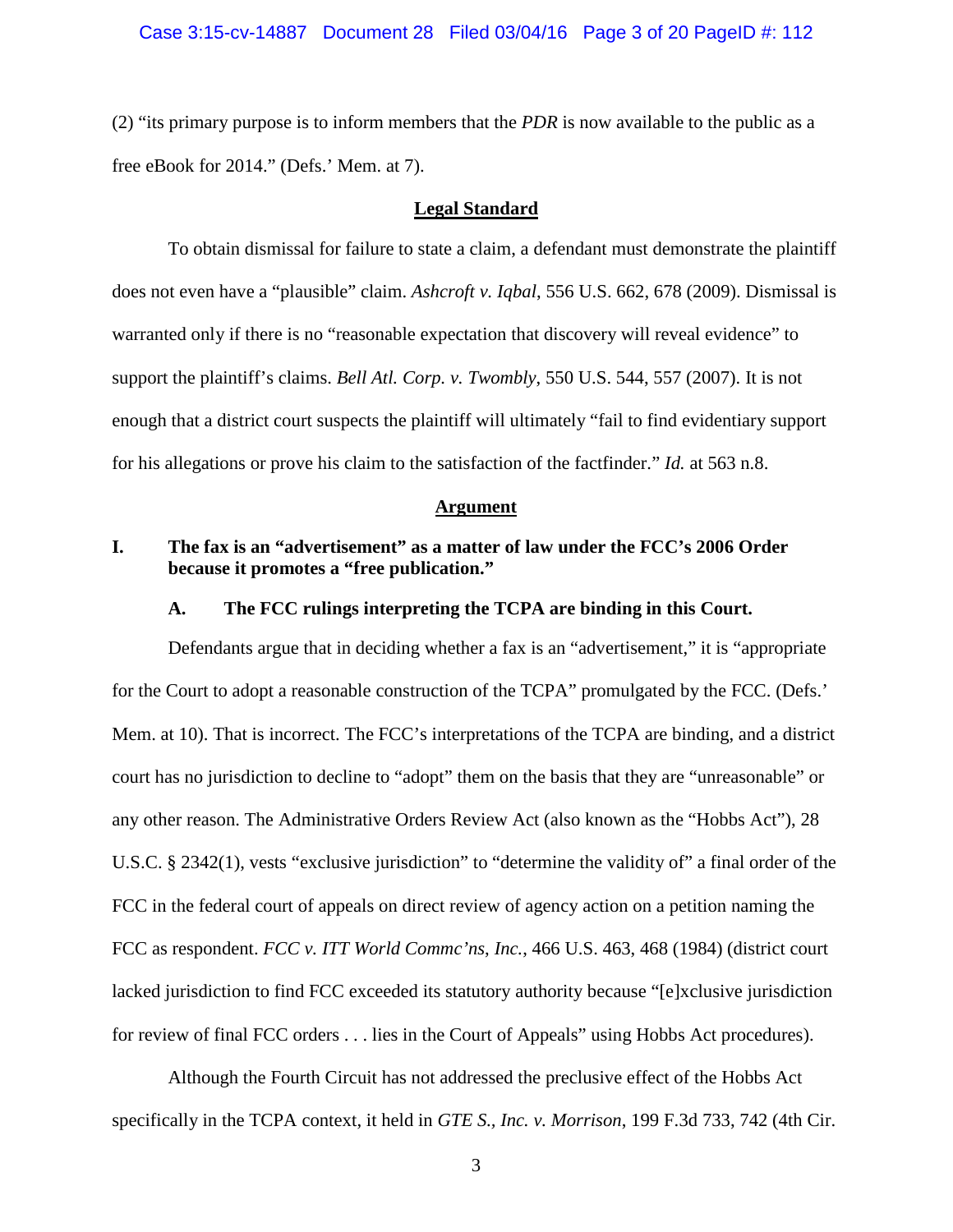#### Case 3:15-cv-14887 Document 28 Filed 03/04/16 Page 4 of 20 PageID #: 113

1999), that the district court lacked jurisdiction to review pricing rules issued by the FCC pursuant to the Communications Act because "[u]nder the Hobbs Act courts of appeals have 'exclusive jurisdiction . . . to determine the validity of . . . all final orders' (including those relating to rulemaking) of the FCC." In a recent TCPA case in this Circuit, the district court applied an FCC ruling allowing consumers to revoke their "prior express consent" to telephone calls "using any reasonable method," rejecting the defendant's argument that the ruling contradicted the statute and holding, "[r]egardless of whether this FCC interpretation of the TCPA is entitled to *Chevron* deference, this Court lacks jurisdiction to review its validity" under the Hobbs Act. *Cartrette v. Time Warner Cable, Inc.*, 2016 WL 183483, at \*3 (E.D.N.C. Jan. 14, 2016) (quoting *Sacco v. Bank of Am., N.A.*, 2012 WL 6566681, at \*9 (W.D.N.C. Dec. 17, 2012)).

Numerous other courts, including four circuit courts of appeal, have held a district court must enforce the FCC's interpretations of the TCPA and a party that disagrees with those rulings must strictly comply with the Hobbs Act procedures. *See Mais v. Gulf Coast Collection Bureau, Inc.*, 768 F.3d 1110, 1119 (11th Cir. 2014) (reversing district court ruling in plaintiff's favor that FCC interpretation of "prior express consent" contradicted the TCPA, holding "[b]y refusing to enforce the FCC's interpretation, the district court exceeded its power"); *Nack v. Walburg*, 715 F.3d 680, 686 (8th Cir. 2013) (reversing district court ruling in defendant's favor, holding district court lacked jurisdiction to find FCC exceeded its authority by requiring opt-out notice on faxes sent with "prior express invitation or permission"); *Leyse v. Clear Channel Broad., Inc.*, 545 F. App'x 444, 459 (6th Cir. 2013) (holding district court "did not have jurisdiction to consider [plaintiff's] arguments that the FCC's exemption decision should be set aside because of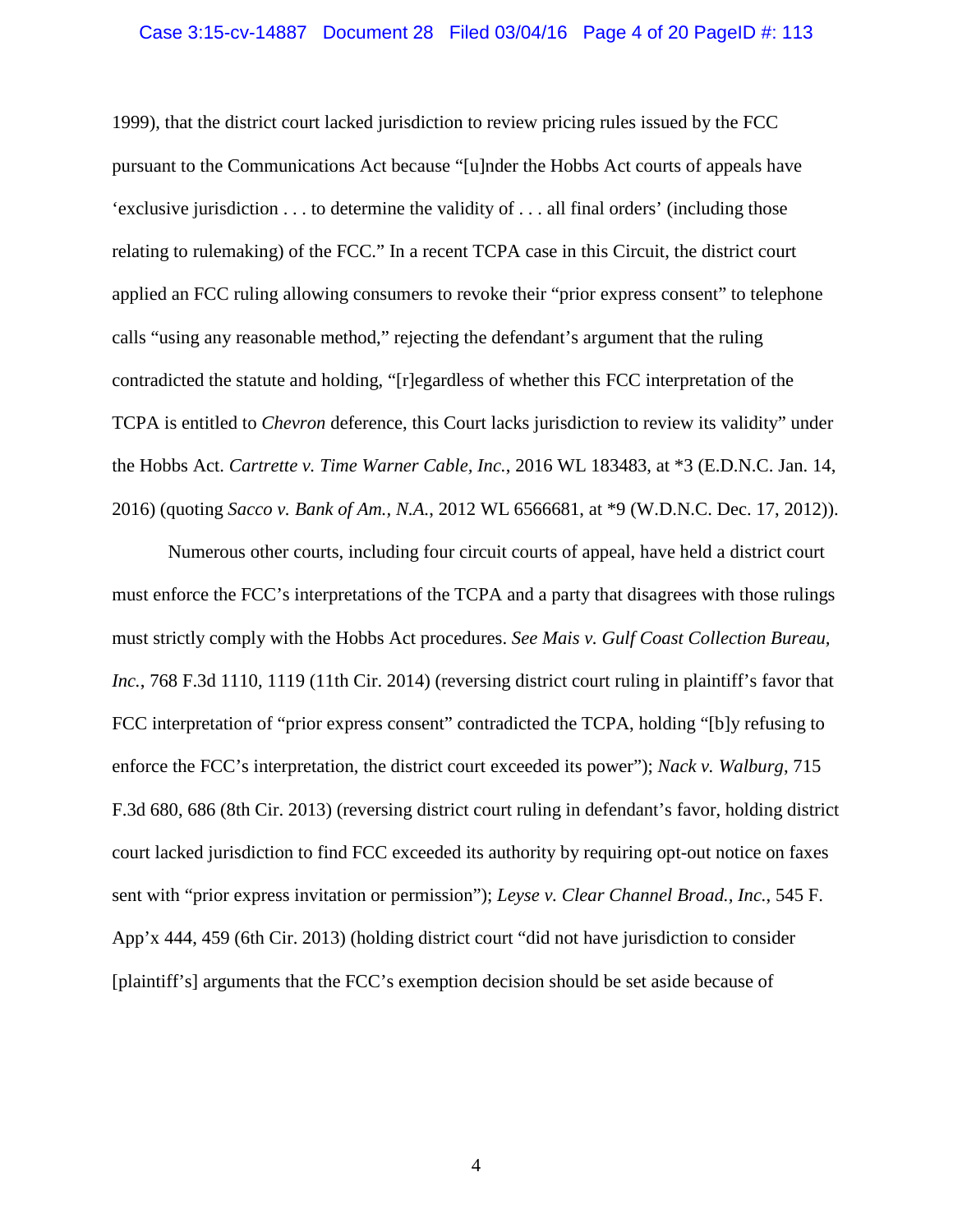procedural infirmities"); [1](#page-4-0) *C.E. Design, Ltd. v. Prism Bus. Media, Inc.*, 606 F.3d 443, 445–50 (7th Cir. 2010) (affirming district court's refusal to consider plaintiff's argument that FCC exceeded its authority in creating EBR defense to TCPA unsolicited-fax claims); *see also Gottlieb v. Carnival Corp.*, 635 F. Supp. 2d 213, 218–21 (E.D.N.Y. 2009) (Glasser, J.) (granting defendant's motion to reconsider, holding "this Court did not have jurisdiction to invalidate the EBR exemption and must apply it as if it were part and parcel of the TCPA").

In sum, Defendants are correct that the Court should apply the FCC's interpretations of what is and is not an "advertisement" under the TCPA, but they are incorrect that this Court has jurisdiction to "adopt" those rulings or not depending on whether they are "reasonable." The FCC's rulings have the force of law, and they must be applied as if they are "part and parcel of the TCPA." *Gottlieb*, 635 F. Supp. 2d at 218.

## **B. The FCC's 2006 Order ruled faxes offering "free goods and services," such as "free publications," are presumed to be "advertisements."**

In [2](#page-4-1)006, the FCC issued an order interpreting the definition of "advertisement"<sup>2</sup> and ruling that "facsimile messages that promote goods or services even at no cost, such as free magazine subscriptions, catalogs, or free consultations or seminars, are unsolicited advertisements under the TCPA's definition." *In re Rules & Regulations Implementing the Tel. Consumer Protection Act of 1991; Junk Fax Prevention Act of 2005*, Report & Order & Third Order on Reconsideration, 21 FCC Rcd. 3787, 3814, ¶ 52 (Apr. 6, 2006) (hereinafter "2006

l

<span id="page-4-0"></span><sup>&</sup>lt;sup>1</sup> The 2013 *Leyse* decision superseded the Sixth Circuit's prior ruling that the Hobbs Act did not bar the challenge to the regulation. *Leyse v. Clear Channel Broad. Inc.*, 697 F.3d 360, 376 (6th Cir. 2012). Defendants sometimes attempt to rely on the superseded decision as good law.

<span id="page-4-1"></span> $2$  The TCPA defines "unsolicited advertisement" as "any material advertising the commercial availability or quality of any property, goods, or services which is transmitted to any person without that person's prior express invitation or permission, in writing or otherwise." 47 U.S.C.  $\S$  227(a)(5). The regulations define "advertisement" as "any material advertising the commercial availability or quality of any property, goods, or services."  $47$  C.F.R.  $\S$  64.1200(f)(1).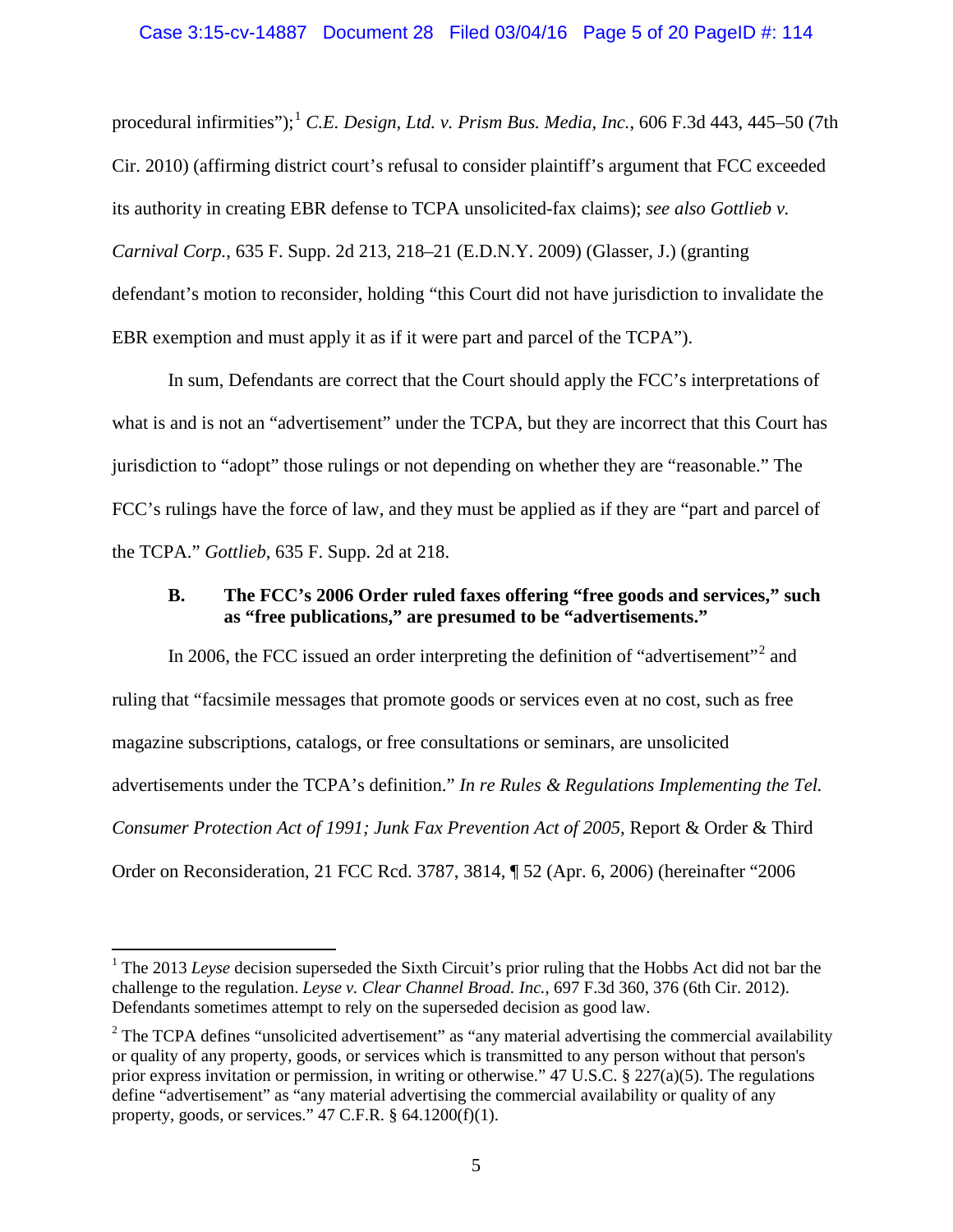### Case 3:15-cv-14887 Document 28 Filed 03/04/16 Page 6 of 20 PageID #: 115

Order"). The FCC was particularly concerned with faxes offering "free publications," explaining its reasoning as follows:

In many instances, "free" seminars serve as a pretext to advertise commercial products and services. Similarly, "free" publications are often part of an overall marketing campaign to sell property, goods, or services. For instance, while the publication itself may be offered at no cost to the facsimile recipient, the products promoted within the publication are often commercially available. Based on this, it is reasonable to presume that such messages describe the "quality of any property, goods, or services." Therefore, facsimile communications regarding such free goods and services, if not purely "transactional,"<sup>[3](#page-5-0)</sup> would require the sender to obtain the recipient's permission beforehand, in the absence of an EBR.

# (*Id.*)

 $\overline{\phantom{a}}$ 

Thus, under the plain language of the 2006 Order, a fax offering a "free publication" is presumed to describe the "quality of any property, goods, or services" and is an "advertisement," even if the free publication itself is not "commercially available." (*Id.*) That does not mean such a fax necessarily violates the TCPA. It simply means the sender must abide by the FCC's rules governing fax advertisements, which require (1) clear and conspicuous opt-out notice informing the recipient how to stop future faxes and (2) either "prior express invitation or permission" from the recipient or an EBR between sender and recipient. 47 C.F.R.  $\S$  64.1200(a)(4)(ii)–(iv).

# **C. The fax attached to the Complaint promotes a "free publication" and is therefore presumed to be an "advertisement" under the 2006 Order.**

In this case, the fax attached to the Complaint offers a "Free 2014 *Physicians' Desk* 

*Reference* eBook." (Doc. 1-1). The fax therefore promotes a "free publication" and is "presume[d]" to "describe the 'quality of any property, goods, or services,'" making it an "advertisement" under the TCPA, regardless whether the 2014 eBook is "commercially

<span id="page-5-0"></span><sup>&</sup>lt;sup>3</sup> The reference to "purely transactional" faxes relates to an earlier section of the 2006 Order stating faxes are not advertisements if they "relate specifically to existing accounts and ongoing transactions." (2006 Order ¶ 50). As argued in Section II.B, below, Defendants appear to suggest this exception applies here, but they have provided no evidence to show it, and they cannot do so on a motion to dismiss.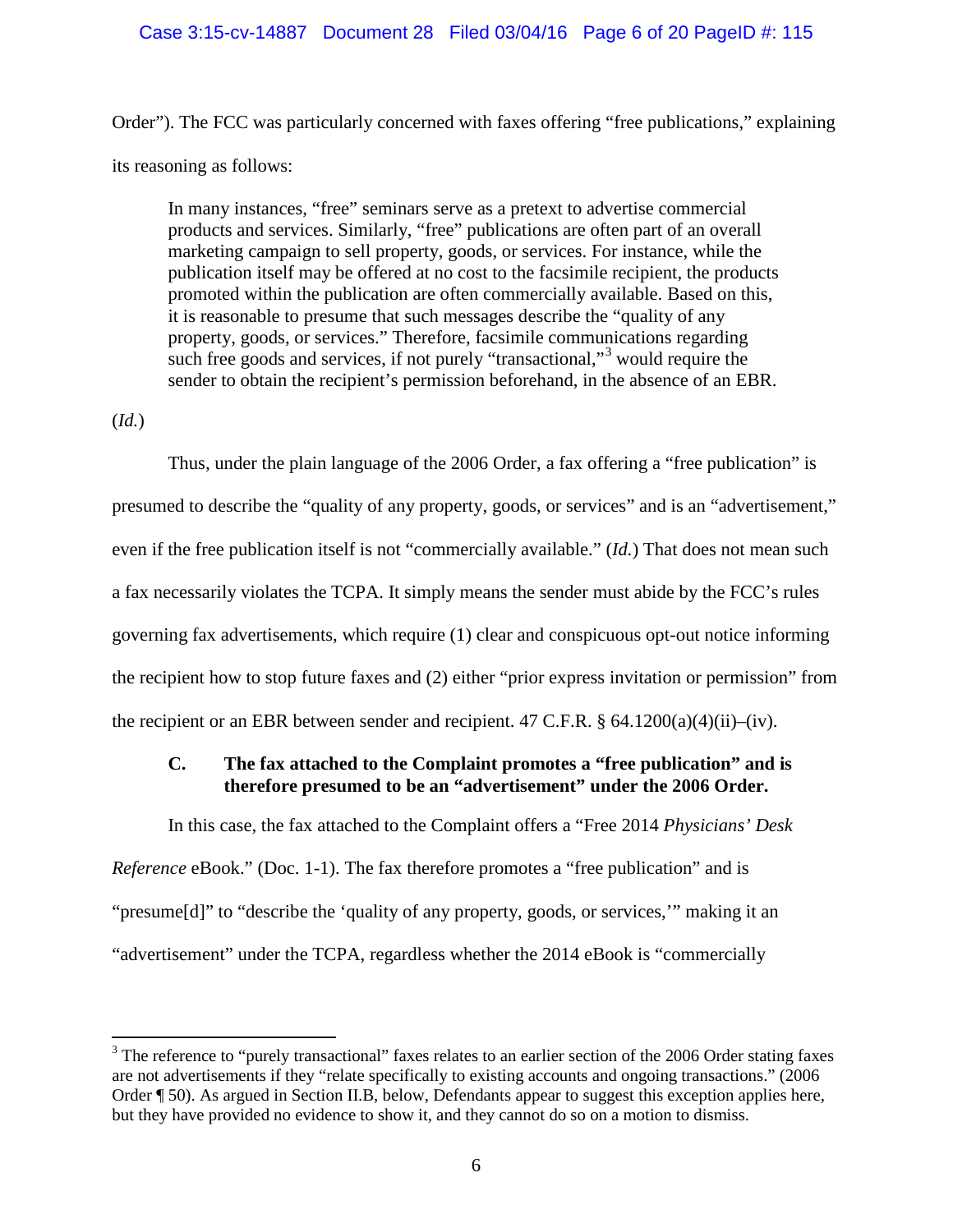### Case 3:15-cv-14887 Document 28 Filed 03/04/16 Page 7 of 20 PageID #: 116

available." (2006 Order ¶ 52). For this reason, the Court should not only deny Defendants' motion, but hold the fax attached to the Complaint is an advertisement as a matter of law.

A ruling that the fax is an "advertisement" will not be case-dispositive. Defendants have signaled they will likely assert affirmative defenses of "prior express invitation or permission" or EBR.<sup>[4](#page-6-0)</sup> Plaintiff will argue those defenses are barred because Defendants failed to include compliant opt-out notice,<sup>[5](#page-6-1)</sup> but that issue is not raised in Defendants' motion to dismiss and should be decided on the merits after class certification. *See Ira Holtzman, C.P.A. v. Turza*, 728 F.3d 682, 688 (7th Cir. 2013) (affirming summary judgment for certified class, holding if faxes lack compliant opt-out notice "it does not matter which recipients consented or had an established business relation with [defendant]"). Plaintiff will also bear the burden to prove each Defendant is a "sender" as defined by FCC regulation.<sup>[6](#page-6-2)</sup> Class certification will also have to be decided after discovery into the full scope of Defendants' fax advertising during the class period. *See Campbell-Ewald Co. v. Gomez*, 136 S. Ct. 663, 672 (Jan. 20, 2016) (holding putative class plaintiff "must be accorded a fair opportunity to show that certification is warranted").

At this stage, however, the only issue raised in Defendants' motion to dismiss is whether the fax attached to the Complaint is even "plausibly" an advertisement. Under the 2006 Order, the fax is "presume[d]" to be an advertisement as a matter of law, and the Court need go no further to deny Defendants' motion to dismiss.

 $\overline{\phantom{a}}$ 

<span id="page-6-0"></span><sup>&</sup>lt;sup>4</sup> Defendants mistakenly state Plaintiff must prove the fax was "unsolicited," meaning sent without "prior express invitation or permission." (Defs.' Mem. at 6). Under the 2006 Order, the *sender* bears the burden of proving both EBR and "prior express invitation or permission." (2006 Order ¶¶ 12, 46 ("In the event a complaint is filed, the burden of proof rests on the sender to demonstrate that permission was given.")).

<span id="page-6-1"></span><sup>&</sup>lt;sup>5</sup> The notice (1) is not "clear and conspicuous," (2) does not provide a fax number for opt-out requests, (3) does not state that failure to honor a request within 30 days is unlawful, and (4) does not inform recipients of the requirements for making an enforceable opt-out request. *See* 47 C.F.R. § 64.1200(a)(4)(iii).

<span id="page-6-2"></span><sup>&</sup>lt;sup>6</sup> "Sender" is defined as "the person or entity on whose behalf a facsimile unsolicited advertisement is sent or whose goods or services are advertised or promoted in the unsolicited advertisement." 47 C.F.R. § 64.1200(f)(10). The "sender" is directly liable for TCPA violations. *Imhoff Inv., LLC v. Alfoccino, Inc.*, 792 F.3d 627, 635 (6th Cir. 2015).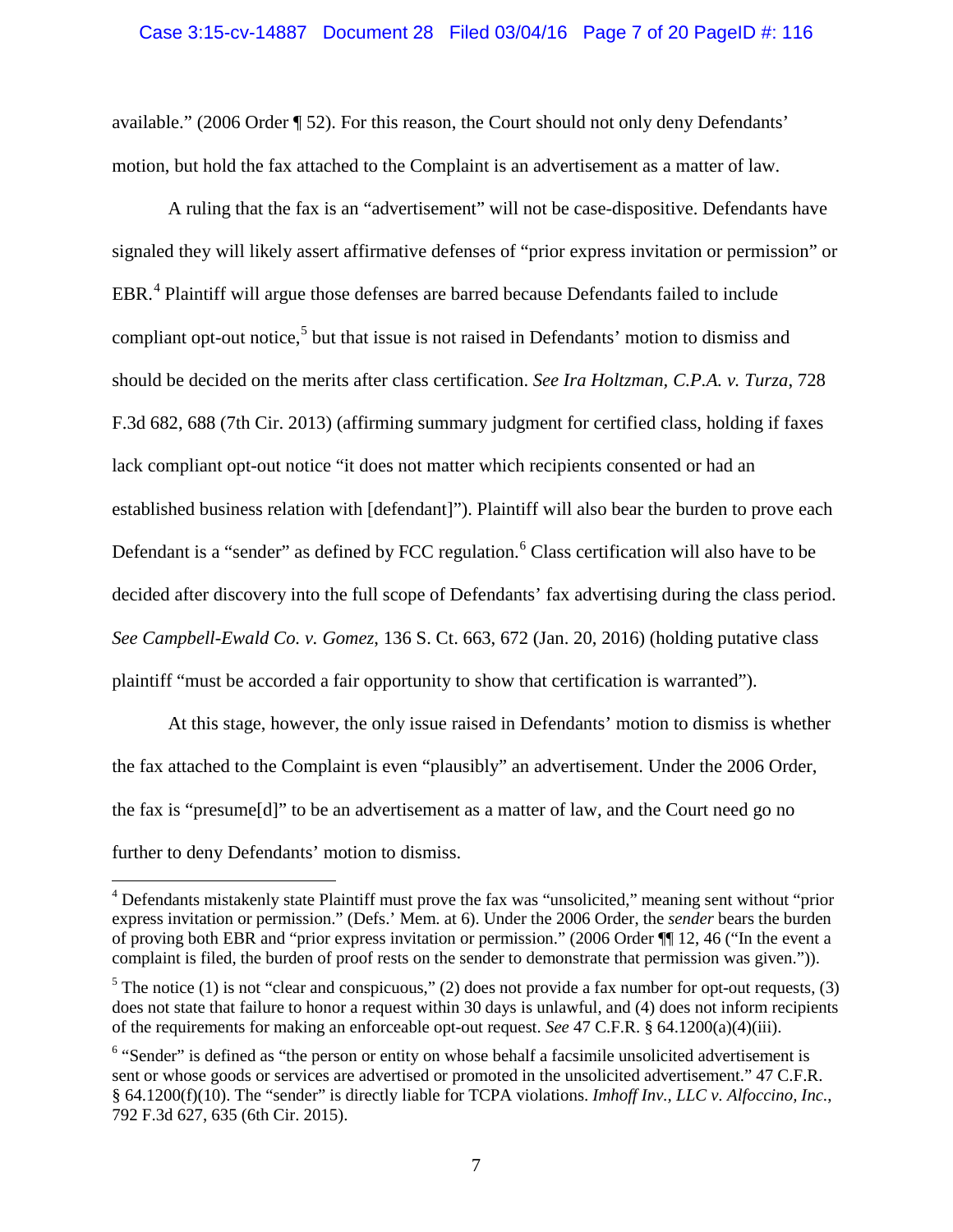# **D. Plaintiff need not plead or prove that the Fax is in fact part of an "overall marketing campaign."**

The FCC's free-publication rule does not require Plaintiff to plead the fax is *in fact* "part of an overall marketing campaign to sell property, goods, or services." Instead, it states that, because faxes offering free publications are "often" part of a marketing campaign, the FCC "presume[s]" them to be advertisements. (2006 Order ¶ 52). If the FCC required that a particular fax be part of an overall marketing campaign to be an advertisement, there would be no need to *presume* anything. The presumption makes sense only in the context of a *per se* rule covering all faxes that promote "free goods and services" because the FCC determined such messages are "often" and "in many instances" a pretext or part of an overall marketing plan.

Although the validity of the FCC's ruling is not subject to challenge in this Court, the agency acted reasonably in imposing a blanket rule given its finding that faxes promoting free goods and services are prone to abuse. Administrative agencies have the power to, and often do, enact prophylactic rules that are stricter than the underlying statute in order to accomplish the statute's purposes. *See, e.g.*, *Mourning v. Family Publ'n Serv., Inc.*, 411 U.S. 356, 377 (1973) (upholding as a "prophylactic measure" agency regulation enacted under Truth in Lending Act requiring lenders to make disclosures not mandated by the act itself); *United States v. O'Hagan*, 521 U.S. 642 (1997) (upholding SEC regulation prohibiting activity not explicitly covered by underlying statute, holding "[a] prophylactic measure, because its mission is to prevent, typically encompasses more than the core activity prohibited"); *Friedman v. Heckler*, 765 F.2d 383, 387 (2d Cir. 1985) (holding "[p]rophylactic rules . . . cannot, and need not, operate with mathematical precision" and the "mere fact that a regulation operates overbroadly does not render it invalid" even if it leads to "unfairness in a particular case").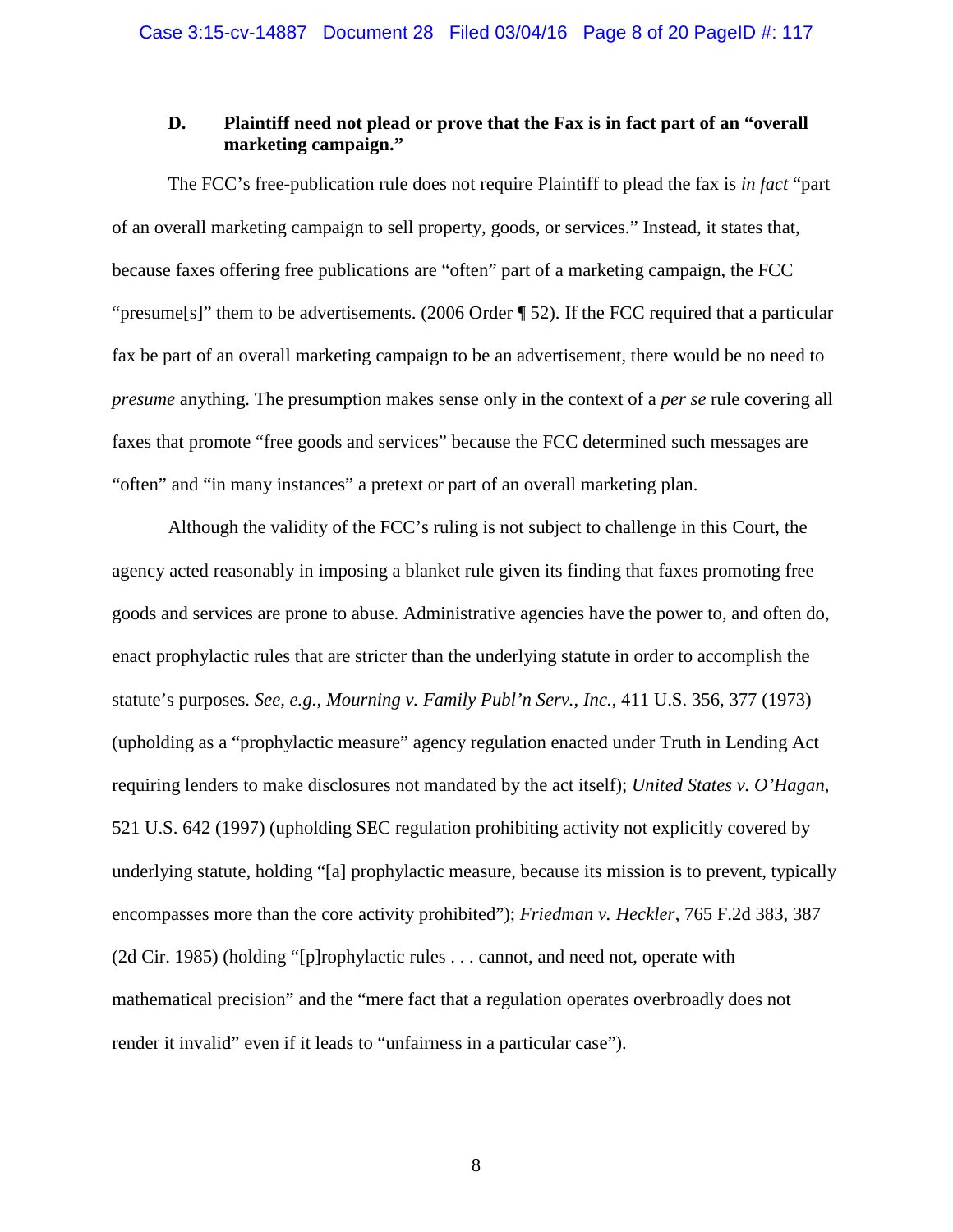#### Case 3:15-cv-14887 Document 28 Filed 03/04/16 Page 9 of 20 PageID #: 118

The FCC is the expert agency on what is or is not an "advertisement," and it has been interpreting and enforcing the TCPA for 25 years. It made a finding that faxes promoting "free publications" are often abused, and it imposed a broad prophylactic rule that such faxes are "presume[d]" to be advertisements. While that rule may not operate with "mathematical precision" or may occasionally lead to "unfairness in a particular case," as in *Freidman*, that does not render the rule invalid.

Notably, the FCC's rule does not preclude Defendants from promoting the PDR by fax. Defendants may continue sending such faxes as long as they follow two simple rules: (1) include compliant opt-out notice and (2) send the faxes only to persons who gave "prior express invitation or permission" to receive them or have an EBR with Defendants. *See* 47 C.F.R.  $§ 64.1200(a)(4)(ii)–(iv)$ . If Defendants find these requirements too burdensome, they should not be using fax machines to promote their free publication and should stick to other avenues, such as direct mail or email.

# **E. Even those courts that have erroneously required a plaintiff to plead a fax offering free goods and services is a "pretext" or part of an "overall marketing campaign" have refused to dismiss on that basis.**

Several district courts in TCPA cases where the faxes offered "free seminars" appear to have proceeded under the assumption that the plaintiff must plead the fax is *in fact* a "pretext" or part of an "overall marketing campaign." Plaintiff maintains that is contrary to the plain language of the 2006 Order, but even these courts have nevertheless denied motions to dismiss for failure to state a claim. *See Physicians Healthsource, Inc. v. Alma Lasers, Inc*., 2012 WL 4120506, at \*2 (N.D. Ill. Sept. 18, 2012) (denying motion to dismiss, holding "faxes promoting a free seminar may constitute an 'unsolicited advertisement' since free seminars are often a pretext to market products or services"); *Addison Automatics, Inc. v. RTC Group, Inc*., 2013 WL 3771423, at \*2 (N.D. Ill. July 16, 2103) (denying motion to dismiss because "free seminars are often a pretext to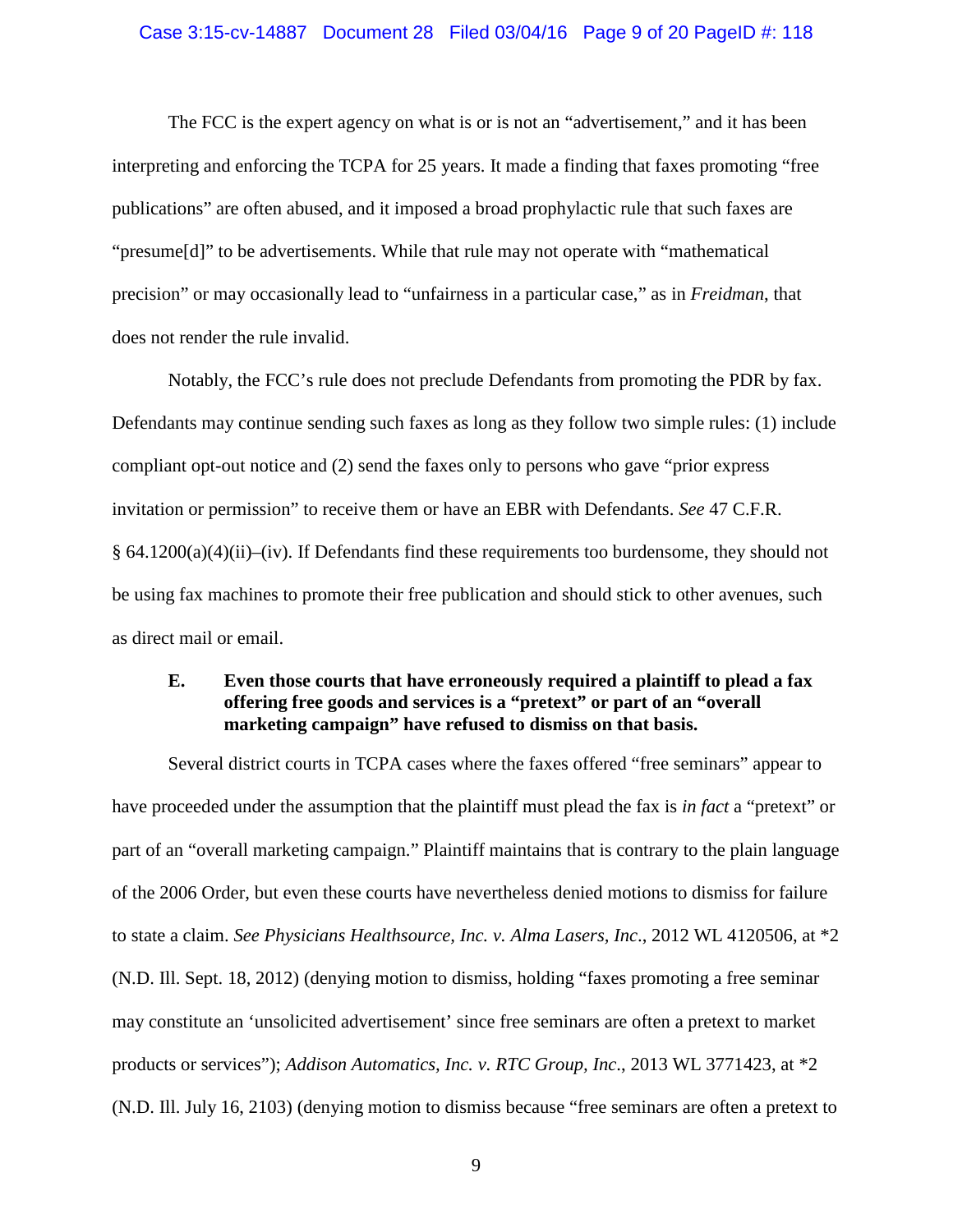market products or services"); *St. Louis Heart Ctr., Inc. v. Forest Pharms., Inc.*, 2013 WL 1076540, at \*4 (E.D. Mo. Mar. 13, 2013) (denying motion to dismiss on free-seminar fax); *N. Suburban Chiropractors Clinic v. Merck & Co*., 2013 WL 5170754, at \*3 (N.D. Ill. Sept. 13, 2013) (same). In *Phillip Long Dang, D.C., P.C. v. XLHealth Corp.*, 2011 WL 553826, at \*4 (N.D. Ga. Feb. 7, 2011), the court decided a free-seminar fax was not an advertisement at summary judgment following discovery. In *Physicians Healthsource v. Stryker Sales*, 2014 WL 7109630, at \*8 (W.D. Mich. Dec. 12, 2014), the court denied summary judgment on a freeseminar fax in light of the FCC's reasoning that such faxes "are usually part of an overall marketing campaign, a fact not necessarily evident from the four corners of the fax."

 The only district court decision granting a motion to dismiss on a free-seminar fax Plaintiff's counsel is aware of is *Physicians Healthsource, Inc. v. Boehringer Ingelheim Pharm., Inc.*, 2015 WL 144728, at \*5 (D. Conn. Jan. 12, 2015), which Defendants rely on heavily. (Defs.' Mem. at 8–12, 15). In that case, the district court recognized the 2006 Order "could be read to categorize all faxes promoting free seminars as unsolicited advertisements," but decided to instead "require plaintiffs to show that the fax has a commercial pretext," eschewing the plain language of the FCC's interpretation for its own. 2015 WL 144728, at  $*3$ . That decision is on appeal to the Second Circuit, Appeal No. 15-288, and was argued September 29, 2015. Plaintiff maintains the district court's decision that a plaintiff must plead and prove a free-seminar fax is *in fact* a pretext or part of an overall marketing campaign gives no effect to the FCC ruling that such faxes are "presume[d]" to be advertisements and will likely be reversed.

In the alternative, although Plaintiff maintains it need not plead the fax attached to the Complaint is a "pretext" or part of an "overall marketing campaign" under the 2006 Order, if this Court disagrees, Plaintiff seeks leave to amend to allege the free PDR eBook is part of an "overall marketing campaign." No one can deny that, "while the publication itself may be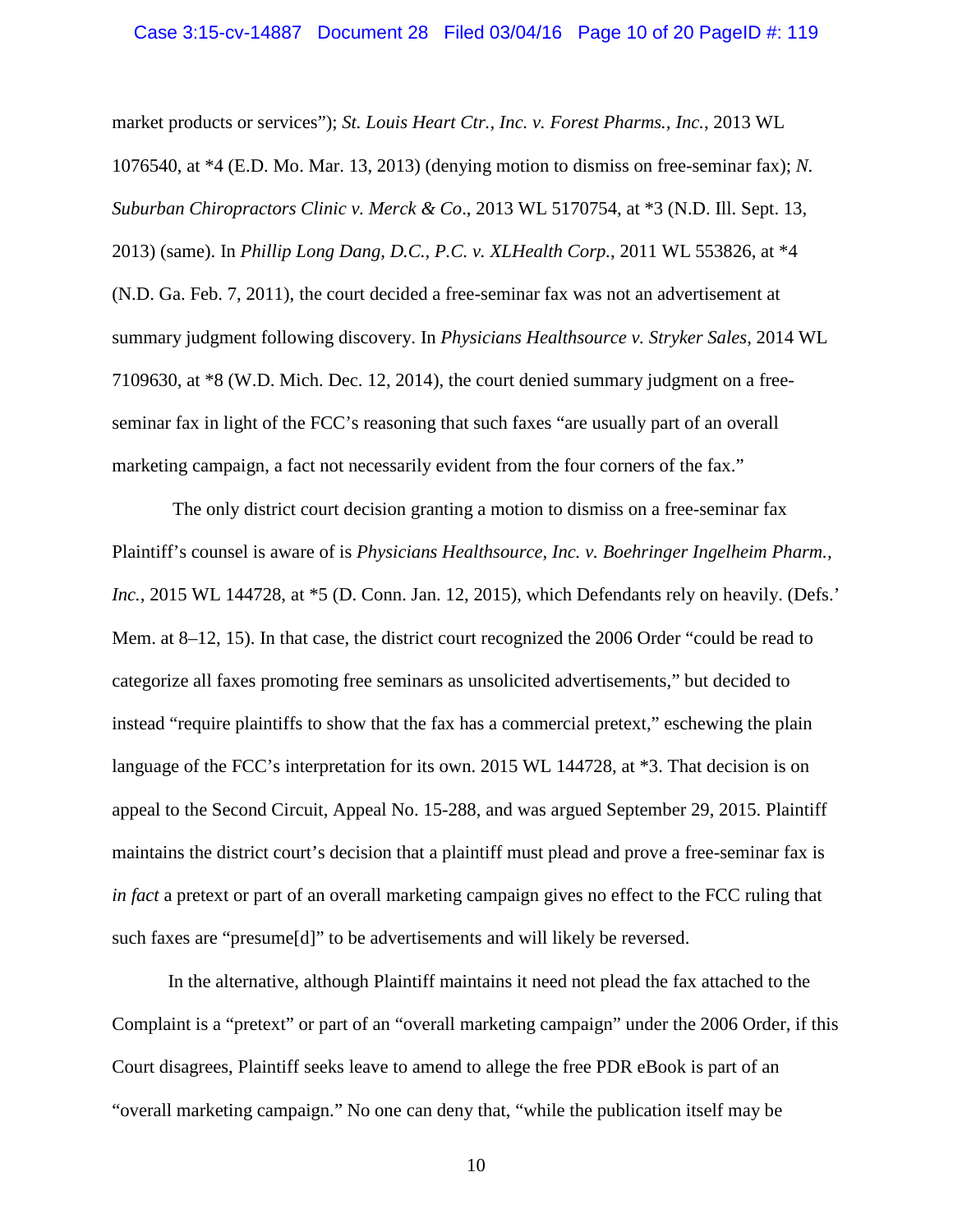#### Case 3:15-cv-14887 Document 28 Filed 03/04/16 Page 11 of 20 PageID #: 120

offered at no cost," the "products promoted within" the PDR are "commercially available." (2006 Order 52). In addition, the fax attached to the Complaint directs recipients to obtain the free 2014 eBook at www.PDRNetwork.com/ebook14. (Doc. 1-1). That webpage no longer appears to exist, but an existing webpage on the PDR Network website allows a visitor to view (but not download or print) the *2015* PDR eBook, and the first page of that publication is a fullpage advertisement for the "PDR Pharmacy Discount Card," stating that "Patients save up to 75% on brand and generic drugs," that the plan "[i]ncludes over 50,000 drugs at 60,000 pharmacies nationwide," and that "[k]its available in English or Spanish." (Declaration of Ryan M. Kelly "Kelly Decl." ¶¶ 3–7). The advertisement states that "[n]o enrollment or periodic fees apply," but "[t]he pharmacy may pay the plan a fee from amounts the pharmacy collects from the member." (*Id.* ¶ 7).

Thus, if the Court determines Plaintiff must plead the fax attached to the Complaint is part of an "overall marketing campaign," which Plaintiff maintains is not required, then Plaintiff seeks leave to amend to allege the fax is part of an overall marketing campaign for the PDR Pharmacy Discount Card or other products, goods, or services promoted in the 2014 PDR eBook, which of course Plaintiff has not yet obtained in discovery. *Drug Reform Coordination Network, Inc. v. Grey House Publ'g, Inc.*, 106 F. Supp. 3d 9, 15 (D.D.C. 2015) (denying motion to dismiss where fax offering free inclusion in directory was not an "advertisement" on its face, but "[i]t remains for discovery to determine whether the Fax was in fact 'part of an overall campaign'").

## **II. Defendants' reliance on other parts of the 2006 Order and distinguishable district court decisions is misplaced.**

Defendants' motion to dismiss does not once mention the FCC's ruling that faxes offering "free publications" are presumed to be advertisements under the TCPA. (Defs.' Mem. at 1–15). Instead, Defendants cherry-pick language from other parts of the 2006 Order regarding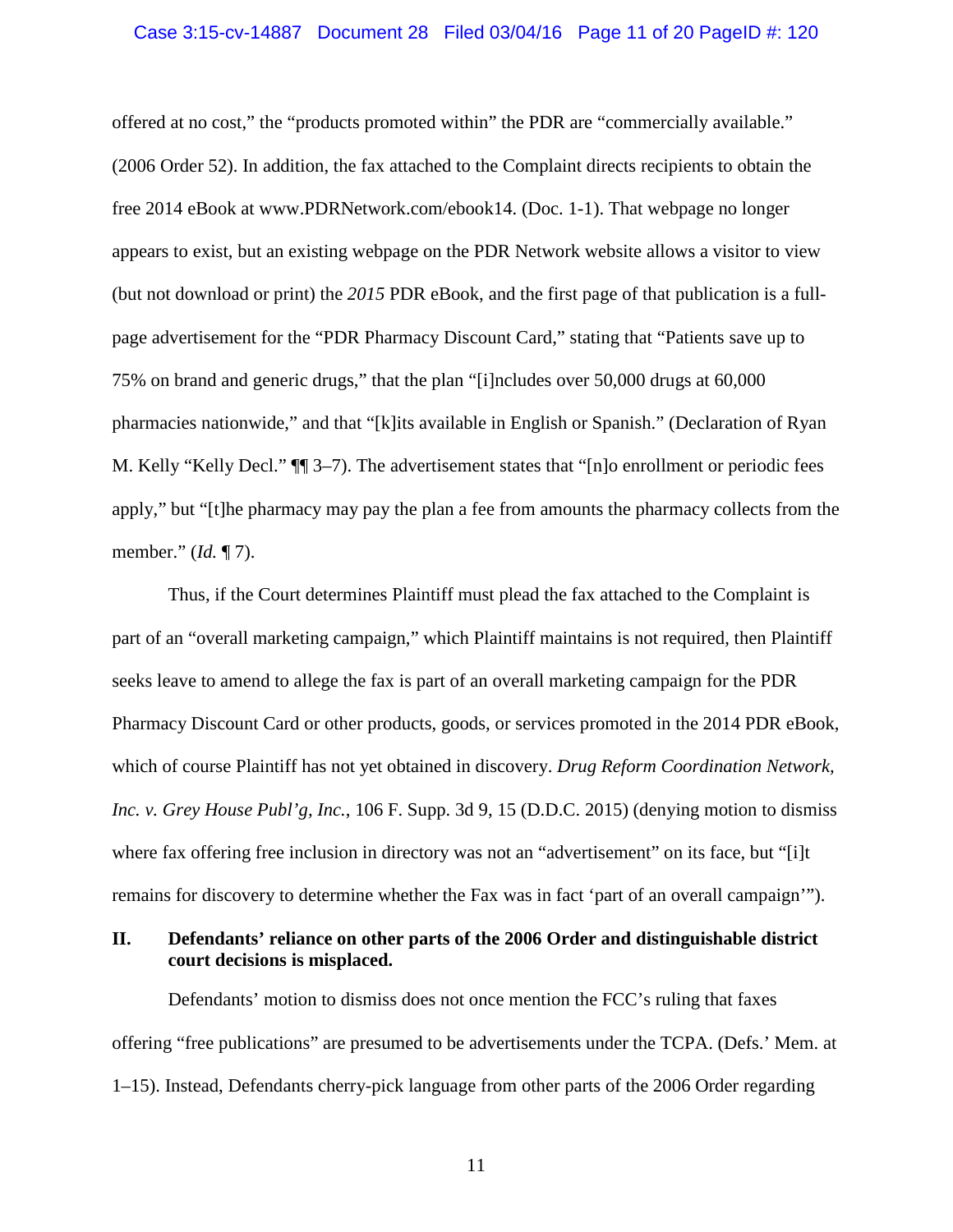### Case 3:15-cv-14887 Document 28 Filed 03/04/16 Page 12 of 20 PageID #: 121

purely "transactional" faxes and "bona fide informational communications," neither of which apply here and neither of which can be decided at the pleading stage.

# **A. The FCC's general language regarding purely "transactional" or "informational" faxes cannot overcome the specific ruling in the 2006 Order that free-publication faxes are "advertisements."**

Federal courts will not disregard a *specific* agency ruling on point in favor of *general*  statements in other sections of the agency's rules. *See, e.g.*, *Spreckels v. Helvering*, 315 U.S. 626, 628 (1942) (holding "a general regulation designating 'commissions' as one of a long list of deductible business expenses is not controlling in the face of a specific regulation pertaining to commissions on securities transactions"). "[I]t is an elementary principle of statutory construction that a specific statutory provision controls a more general one," *Warren v. N. Carolina Dep't of Human Res., Div. of Soc. Servs.*, 65 F.3d 385, 390 (4th Cir. 1995), and this "conventional canon of legal interpretation" applies to agency regulations as well as statutes, *Harry C. Crooker & Sons, Inc. v. OSHRC,* 537 F.3d 79, 84 (1st Cir. 2008) (refusing to construe "general regulations to override a separate, highly specific regulation," holding it "would turn the regulatory scheme on its head").

In addition, the Fourth Circuit recognizes "the canon of statutory interpretation that remedial statutes are to be construed liberally." *Russell v. Absolute Collection Servs., Inc.*, 763 F.3d 385, 393 (4th Cir. 2014). In *Russell*, the Fourth Circuit applied that canon in favor of the plaintiff in an action under the Fair Debt Collection Procedures Act, interpreting the statute broadly in favor of the plaintiff because the statute "facilitates private enforcement by allowing aggrieved consumers to bring suit" and "[b]y providing prevailing plaintiffs statutory and actual damages, as well as reasonable attorney's fees, Congress plainly intended to regulate unscrupulous conduct by encouraging consumers who were the target of unlawful collection efforts to bring civil actions." *Id.*; *see also Roy v. Cty. of Lexington, S.C.*, 141 F.3d 533, 540 (4th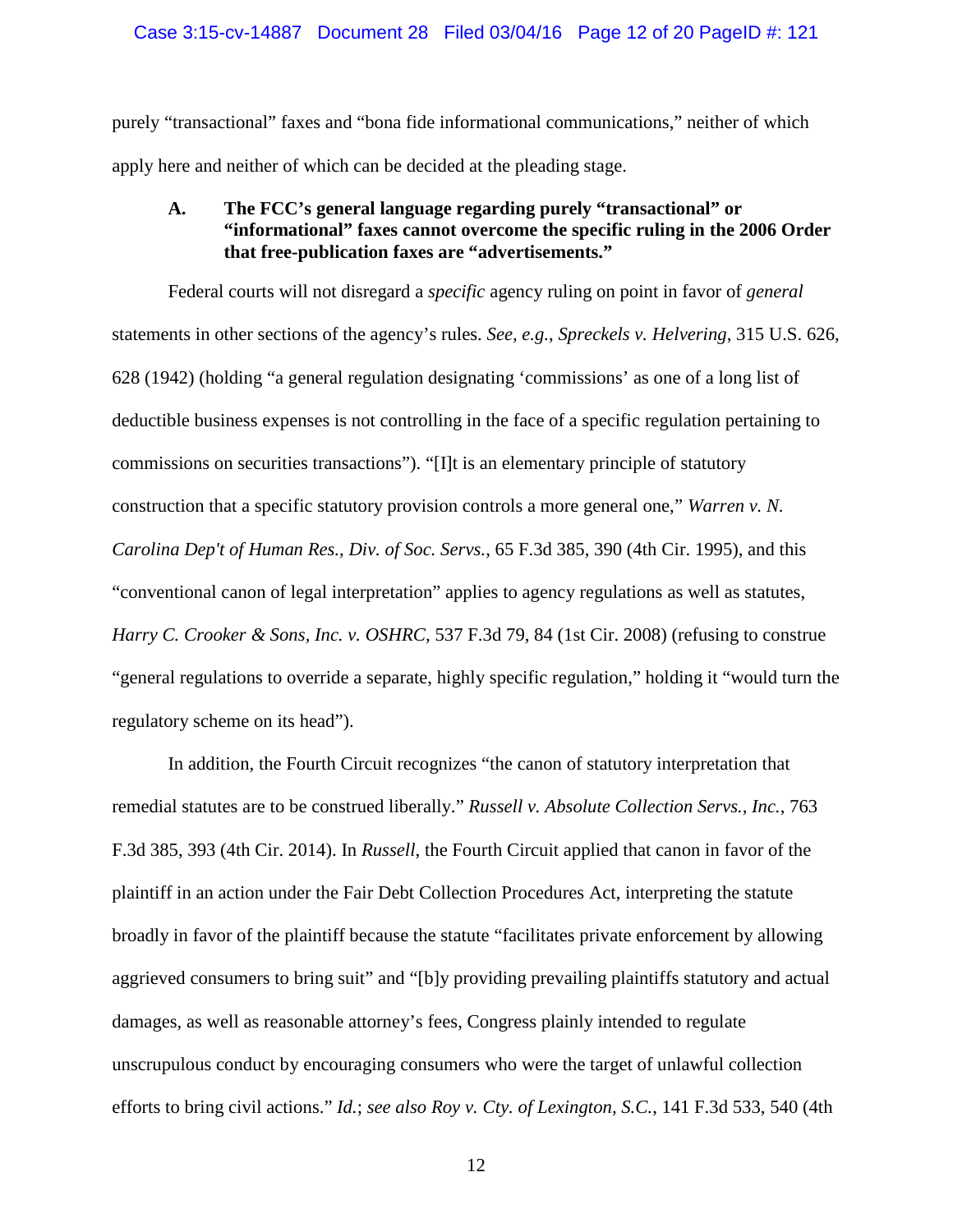#### Case 3:15-cv-14887 Document 28 Filed 03/04/16 Page 13 of 20 PageID #: 122

Cir. 1998) (holding "[e]xemptions from or exceptions to" liability under Fair Labor Standards Act "are to be *narrowly construed*" against defendant).

The Fourth Circuit has not considered whether the TCPA is a "remedial statute," but the district court recognized in *Mey v. Monitronics Int'l, Inc.*, 959 F. Supp. 2d 927, 930 (N.D.W.Va. 2013), that "[t]he TCPA is a remedial statute and thus entitled to a broad construction" in a TCPA action involving voice telephone calls. The court broadly construed the statutory term "on behalf of" in light of the FCC's 2013 ruling that "'on behalf of" liability does not require a formal agency relationship" between a "seller" and telemarketer in a TCPA phone-call case, and denied the defendant's motion for summary judgment. *Id.* at 932; *see also Gager v. Dell Fin. Servs., LLC*, 727 F.3d 265, 271 (3d Cir. 2013) (holding the TCPA "is a remedial statute that was passed to protect consumers" and broadly construing it to allow consumers to revoke prior express consent to telephone calls, where the statute and regulations were silent on the issue). The FCC agrees. *See In re Rules & Regulations Implementing the Tel. Consumer Protection Act of 1991*, 30 FCC Rcd. 7961, 7993 ¶ 56 (rel. July 10, 2015) (agreeing with *Gager* that "in light of the TCPA's purpose, any silence in the statute as to the right of revocation should be construed in favor of consumers"). Thus, this Court should construe the term "advertisement" *and* the FCC's interpretations of that term broadly in favor of consumers and against Defendants.

In this case, the FCC issued a specific rule that faxes offering "free publications" are advertisements under the TCPA. Defendants cannot use general statements about "transactional" communications or "bona fide informational communications" in other parts of the Order to undermine the specific rule, given the canon that the specific governs the general. Plus, any ambiguity over the proper interpretation of the FCC's 2006 Order must be resolved in Plaintiff's favor given the maxim that remedial statutes should be broadly construed to protect consumers. The motion to dismiss should therefore be denied based solely on the free-publication ruling in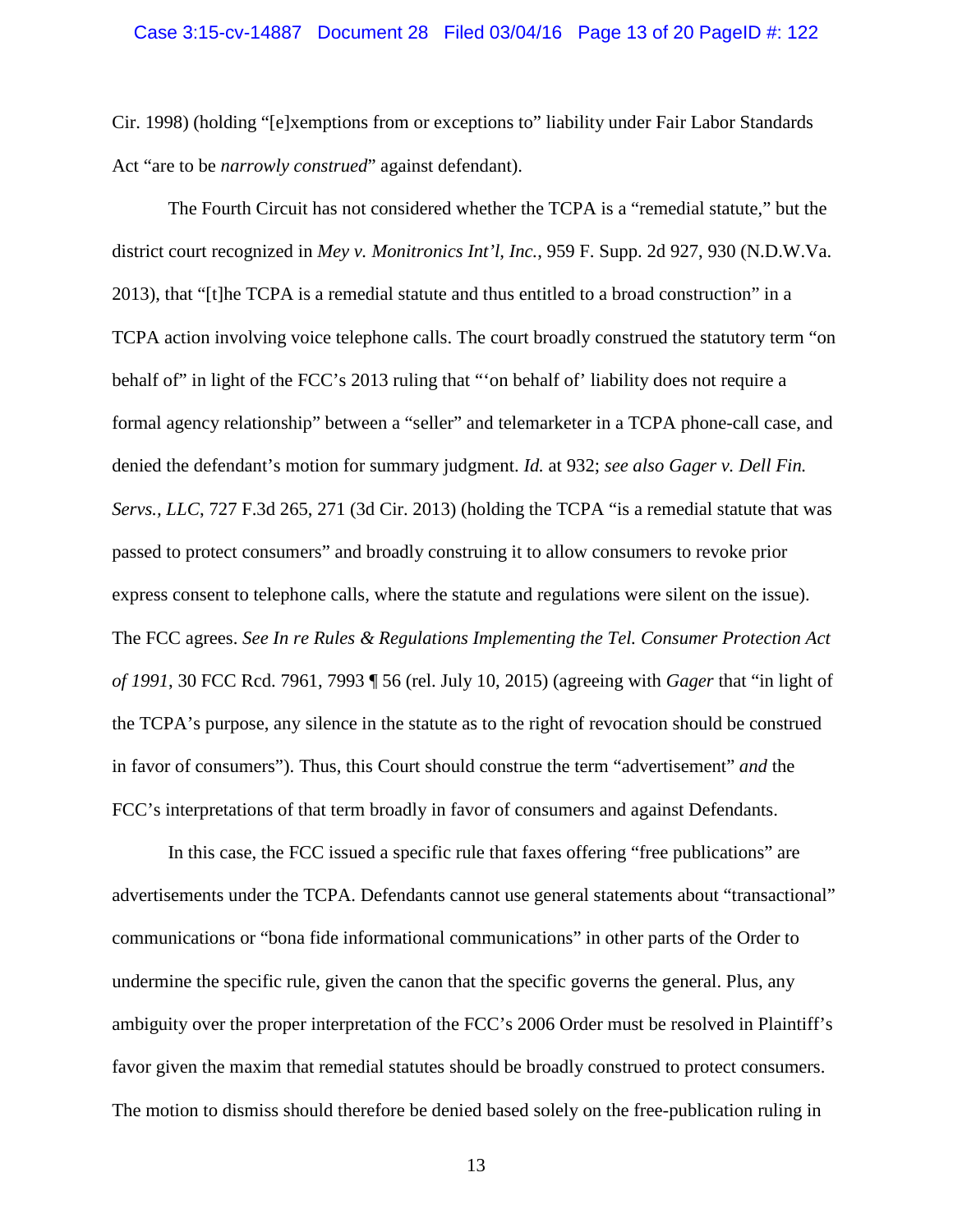### Case 3:15-cv-14887 Document 28 Filed 03/04/16 Page 14 of 20 PageID #: 123

the 2006 Order. Nonetheless, as argued below, neither the "transactional communication" nor the "bona fide informational communication" language of the 2006 Order applies here, and those are fact-specific arguments that cannot be decided on a motion to dismiss.

### **B. Defendants fail to establish that the fax is "purely transactional," and that issue cannot be decided on a motion to dismiss.**

Defendants state it "is worth mentioning" that the fax attached to the Complaint states "[y]ou are receiving this fax because you are a member of the PDR Network," and seem to suggest the mere presence of this statement on the fax requires dismissal under *Physicians Healthsource, Inc. v. Multiplan Servs. Corp.*, 2013 WL 5299134, at \*2 (D. Mass. Sept. 18, 2013). (Defs.' Mem. at 10). In *Multiplan*, the district court dismissed based on language in the 2006 Order regarding "transactional communications," stating a fax that merely notifies the recipient of "a change in terms or features regarding an account, subscription, membership, loan or comparable ongoing relationship, in which the recipient has already purchased or is currently using the facsimile sender's product or service, is not an advertisement." *Multiplan*, 2013 WL 5299134, at \*2 (citing 2006 Order ¶ 50). The fax in *Multiplan* met this standard because it was addressed to a specific doctor who was "a current member of the MultiPlan Network," stated that doctor's membership ID number, and apprised the doctor "of features of an account to which he already has access." *Id.* The plaintiff did not dispute that this information was accurate. *Id.*

In contrast, in this case the fax attached to the Complaint is not addressed to any particular person, merely stating a generic, "To: Practice Manager." (Doc. 1-1). It does not state anyone's membership identification number, and Defendants do not explain whether there is even such a thing as a PDR Network membership number. (*Id.*) The fax does not purport to relate to an "account" to which Plaintiff already had access. (*Id.*) The allegations of the Complaint, which must be accepted as true at this stage, are that Plaintiff did not even have an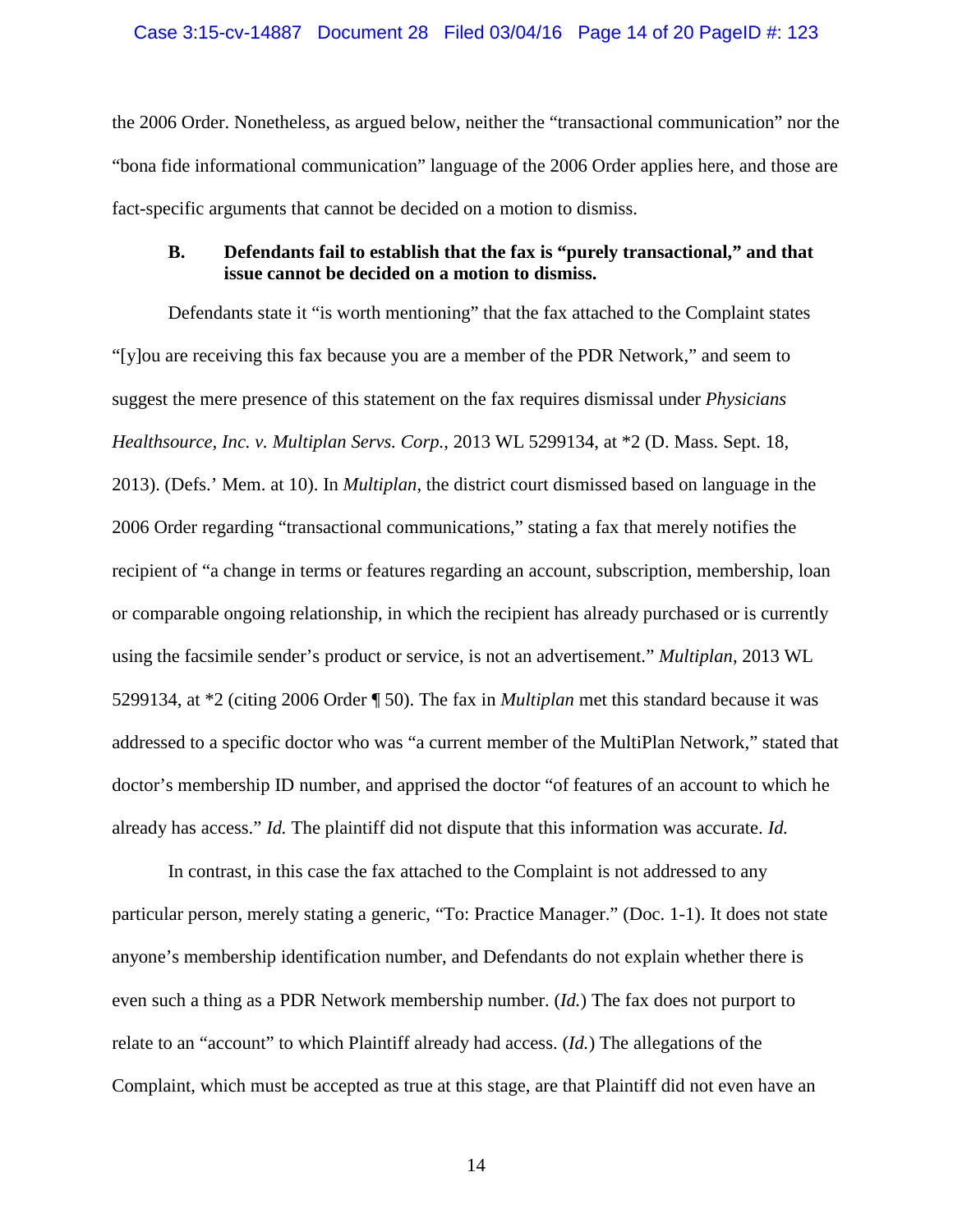#### Case 3:15-cv-14887 Document 28 Filed 03/04/16 Page 15 of 20 PageID #: 124

"established business relationship" with Defendants. (Compl. ¶ 33). That the fax contains the words "[y]ou are receiving this fax because you are a member of the PDR Network" cannot be a basis for dismissal. Otherwise, every unscrupulous fax advertiser would put similar language on its faxes to ensure dismissal of any effort to enforce the TCPA.

Defendants attach to their motion a one-page printout from the PDR website (Doc. 18-1), which they claim provides "descriptive information" about Defendants' products and services. (Defs.' Mem. at 7, n.4). The Court should not consider this document on a motion to dismiss because it is not "integral to and explicitly relied on in the complaint . . . ." *E.I. du Pont de Nemours & Co. v. Kolon Indus., Inc.*, 637 F.3d 435, 448 (4th Cir. 2011). The Court should of course consider the fax attached to the Complaint, but the Complaint alleges nothing about Defendants' website. *Id.* (reversing dismissal where district court relied on defendant's assertions that all relevant agreements were before the court where "nothing in the record indicates that full discovery had been undertaken"). In order to consider this document, the Court would have to convert the motion to one for summary judgment under Rule 56 and allow discovery. *Id.* 

But even if the Court considers this webpage on a Rule 12(b)(6) motion, the document tends to show that Plaintiff is *not* a member of the "PDR Network" because it states the PDR Network "is made up of e-prescribing, electronic medical record (EMR), and electronic health record (EHR) applications, chain and independent pharmacies, and sponsors of healthcarerelated education such as pharmaceutical manufacturers, health plans, payers, and pharmacy benefit managers." (Doc. 18-1). The Complaint does not allege Plaintiff, a chiropractic clinic, falls into any of these categories, and Defendants put forth no evidence of such (which if they did would require a fair opportunity to conduct discovery to test that evidence).

In sum, there is no basis to find on the pleadings that the exception for purely "transactional" communications in the 2006 Order applies in this case. If Defendants intend to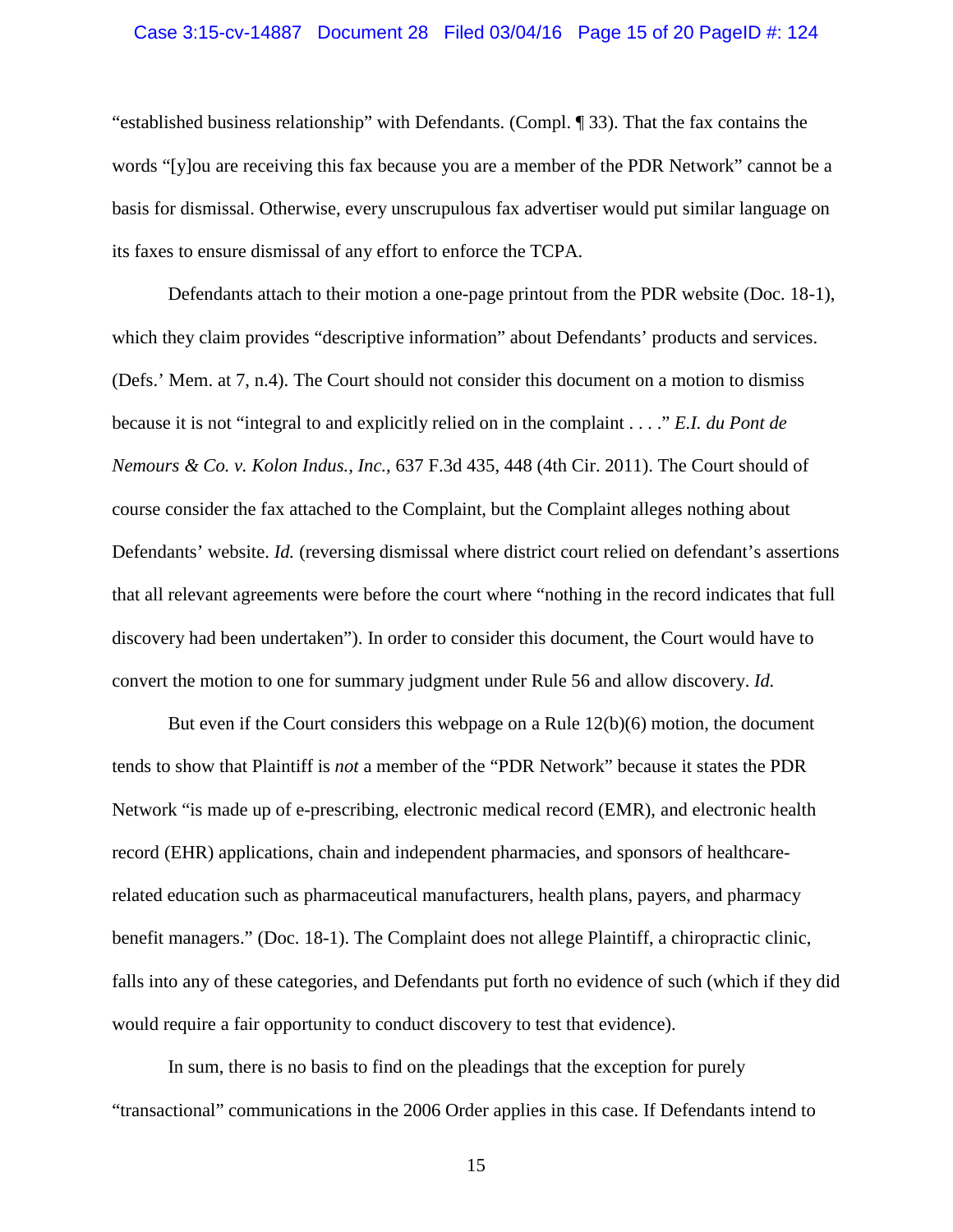### Case 3:15-cv-14887 Document 28 Filed 03/04/16 Page 16 of 20 PageID #: 125

argue that exception applies, which is not clear given their offhand comment that it is merely "worth mentioning," then they can move for summary judgment on that basis following discovery. It is not a basis to dismiss for failure to state a claim.

# **C. Defendants fail to establish the Fax is a "bona fide informational communication," and that issue cannot be decided on a motion to dismiss.**

After the specific ruling that faxes offering "free goods and services" are presumed to be "advertisements," the FCC stated faxes that "contain only information, such as industry news articles, legislative updates, or employee benefit information," are not advertisements. (2006 Order ¶ 53). The FCC ruled that "incidental advertising" in such a "bona fide informational communication" will not convert the entire communication into an advertisement. (*Id.* & n.187). In determining whether a fax is a "bona fide informational communication," the FCC stated it "will consider whether the communication is issued on a regular schedule; whether the text of the communication changes from issue to issue; and whether the communication is directed to specific regular recipients, *i.e.*, to paid subscribers or to recipients who have initiated membership in the organization that sends the communication." (*Id.*)

In this case, Defendants do not argue that (1) their faxes were issued on a regular schedule, (2) the faxes changed from issue to issue, or (3) the faxes were directed to specific, regular recipients. (Defs.' Mem. at 1–15). Defendants do not mention these factors at all. (*Id.*) Thus, Defendants have not shown that the fax attached to the Complaint is a "bona fide informational communication," and the motion to dismiss based on the "informational" language in the 2006 Order must be denied. *Cf. P&S Printing LLC v. Tubelite, Inc.*, 2015 WL 4425793, at \*5 (D. Conn. July 17, 2015) (granting motion to dismiss where fax merely stated defendant's updated Labor Day delivery schedule, holding such faxes "inherently informational because they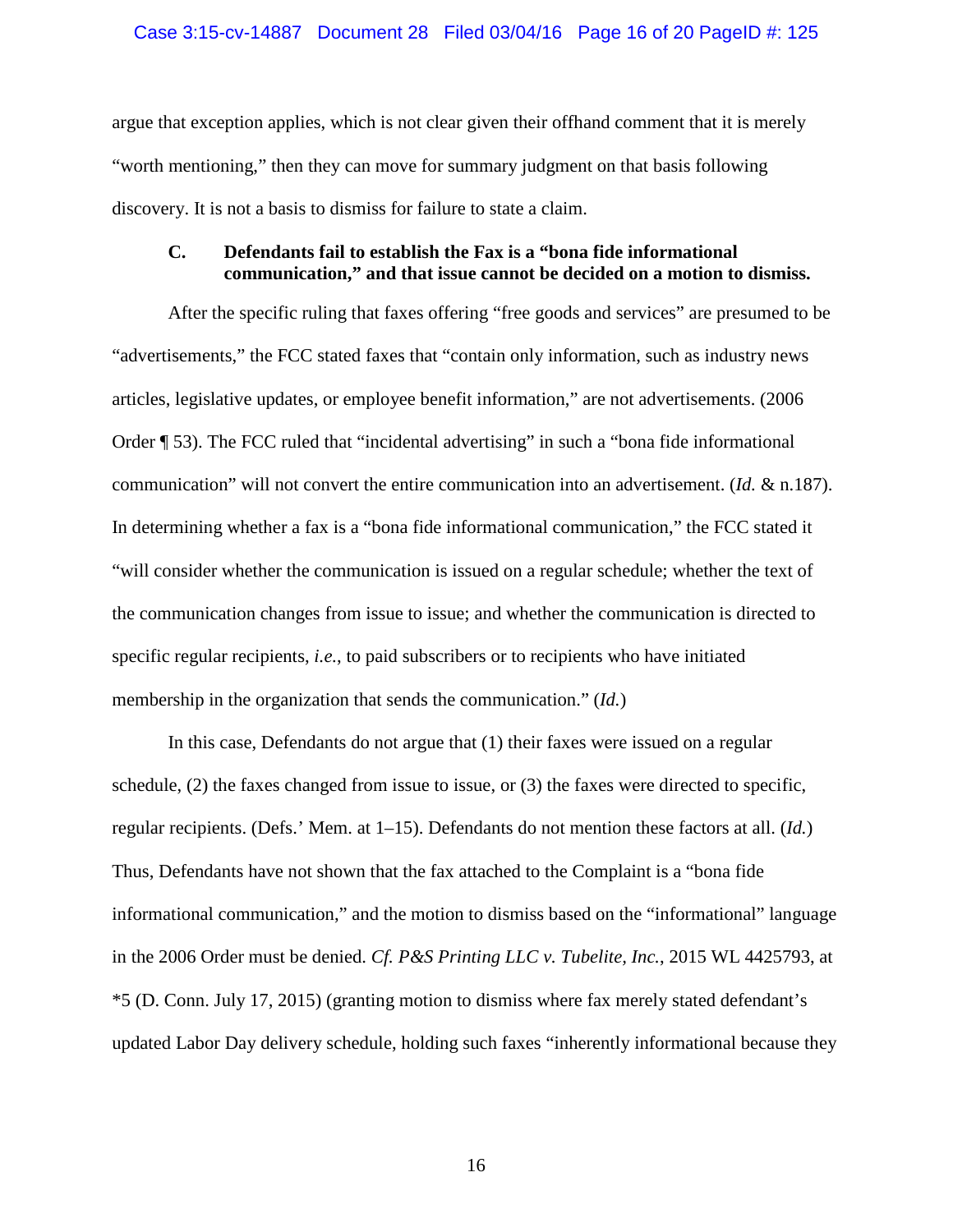#### Case 3:15-cv-14887 Document 28 Filed 03/04/16 Page 17 of 20 PageID #: 126

are sent on a regular schedule, they change each time they are sent (based on the holiday or schedule change in question), and generally target current customers not new ones").

Defendants rely on *Physicians Healthsource v. Janssen Pharm., Inc*., 2013 WL 486207, at \*4-5 (D.N.J. Feb. 6, 2013) ("*Janssen I*"), which dismissed on the basis that a fax stating a drug had been reclassified for insurance purposes was not an advertisement. (Defs.' Mem. at 12, 13). The fax did not offer "free goods and services," and the case is therefore inapposite. In addition, Defendants fail to mention the court subsequently granted leave to amend the complaint to allege the "informational" veneer of the fax was a "pretext." *Physicians Healthsource, Inc. v. Janssen Pharm., Inc.*, 2013 WL 2460345, at \*4 (D.N.J. June 6, 2013) ("*Janssen II*"). They also do not mention that the district court later denied the defendant's motion for summary judgment, holding evidence gathered in discovery regarding the timing of the faxes and their genesis in the defendant's marketing department raised a genuine issue into "whether there is an advertising intent" behind the faxes. *Physicians Healthsource v. Janssen Pharm., Inc.*, 2015 WL 3827579, at \*1, \*4 (D. N.J. June 19, 2015) ("*Janssen III*") (citing *Physicians Healthsource v. Stryker Sales*, 2014 WL 7109630, at \*8 (W.D. Mich. Dec. 12, 2014) (court need not "put on evidentiary blinders" in deciding whether a free-seminar fax is an advertisement)).

Defendants also do not mention *Physicians Healthsource, Inc. v. Janssen Pharm., Inc.*, 2015 WL 5164821, at \*4 (D.N.J. Sept. 2, 2015) ("*Janssen IV*"), denying the defendant's motion to reconsider and rejecting the argument that *Sandusky Wellness Ctr., LLC v. Medco Health Solutions, Inc.*, 788 F.3d 218 (6th Cir. 2015), stands for the proposition that a court should not look past the "four corners" of a fax in determining whether it is an "advertisement." *Janssen IV*, 2015 WL 564821, at \*4–5. As the district court held, "the Sixth Circuit specifically went beyond the four corners of the faxes" to examine the record on summary judgment in *Medco*. *Id.* In sum, Defendants' chief authorities stand for the proposition that where a defendant claims a fax is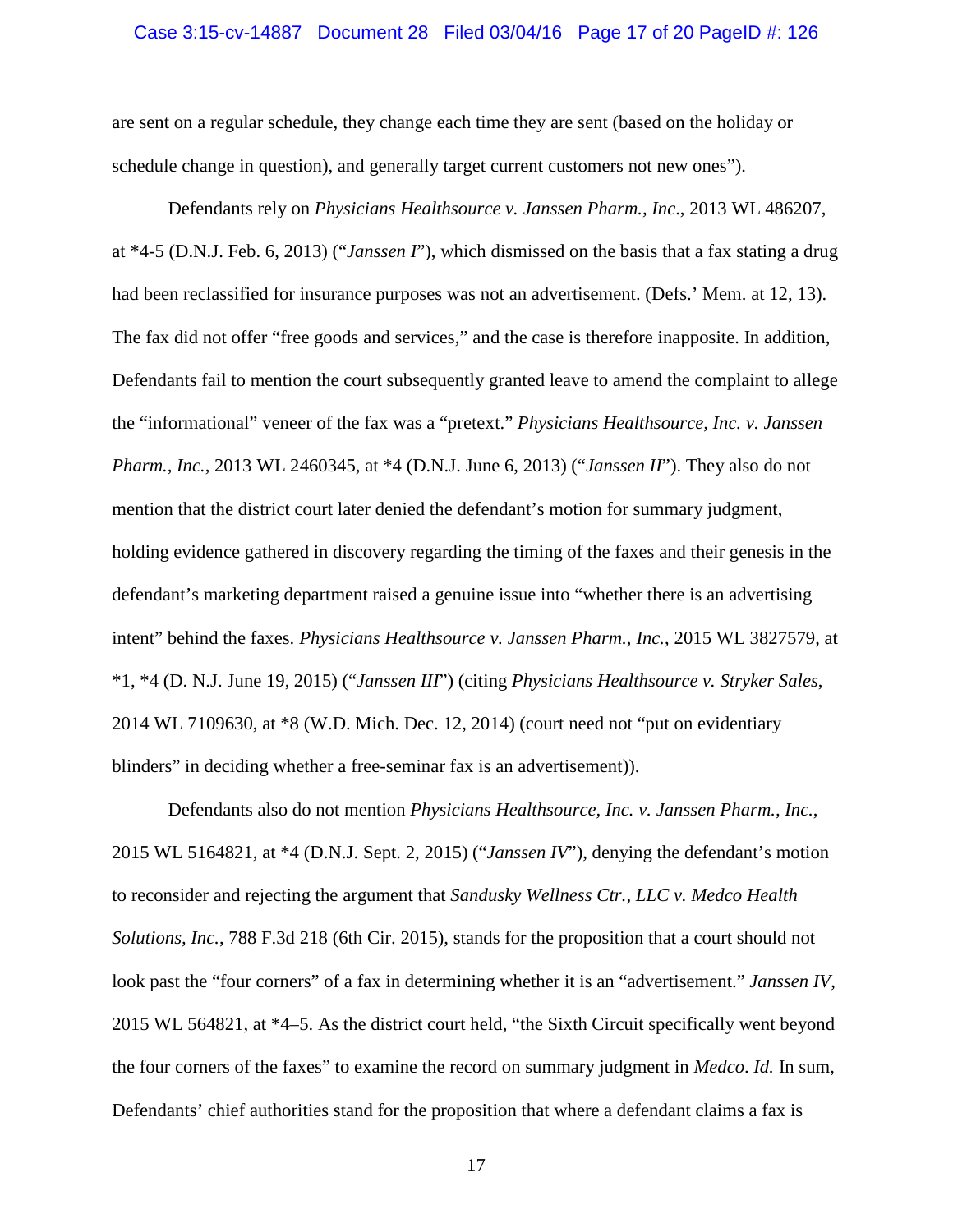#### Case 3:15-cv-14887 Document 28 Filed 03/04/16 Page 18 of 20 PageID #: 127

purely "informational," the plaintiff should be permitted discovery regarding the circumstances under which the faxes were sent and the issue should not be decided at the pleading stage.

Defendants' other authorities are equally unpersuasive. In *Phillip Long Dang, D.C., P.C. v. XLHealth Corp*., 2011 WL 553826, at \*4 (N.D. Ga. Feb. 7, 2011), the court ruled the 2006 Order "does not create a wholesale ban on free seminars, but instead only on ones which promote goods and services," but the case was decided at summary judgment, and the defendant established the speaker at the seminar merely explained the defendant's billing practices. Both *Phillips Randolph Enter., LLC v. Adler-Weiner Research Chicago, Inc*., 526 F. Supp. 2d 851, 853 (N.D. Ill. 2007), and *Amerigard, Inc. v. Univ. of Kan. Med. Ctr. Research Inst*., 2006 WL 1766812, at \*1–\*2 (W.D. Mo. June 23, 2006), involved faxes regarding research studies, not offers for free goods and services, such as a free publication. In *N.B. Indus. v. Wells Fargo & Co*., 2010 WL 4939970, at \*11 (N.D. Cal. Nov. 30, 2010), the fax was an application for an award, also unrelated to the free-goods-or-services ruling.

Finally, Defendants rely on *Physicians Healthsource, Inc. v. Boehringer Ingelheim Pharm., Inc.*, 2015 WL 144[7](#page-17-0)28, at \*5 (D. Conn. Jan. 12, 2015) (Defs.' Mem. at 8–12, 15),<sup>7</sup> but this case is more analogous to the decision *Boehringer* distinguished, *Physicians Healthsource, Inc. v. Purdue Pharma, LP, et al.,* No. 12–CV–1208–SRU, where the court held the faxes were advertisements as a matter of law where they announced a free seminar and stated, "this is a promotional event." *Boehringer*, 2015 WL 144728, at \*5. In this case, the fax attached to the Complaint states on its face that Defendants offer "healthcare *products and services* from PDR via fax." (Doc. 1-1 (emphasis added)). That alone is enough to make a "plausible" case the fax attached to the Complaint describes the "quality of any property, goods, or services."

l

<span id="page-17-0"></span><sup>&</sup>lt;sup>7</sup> Boehringer is currently on appeal to the Second Circuit and was argued September 29, 2015.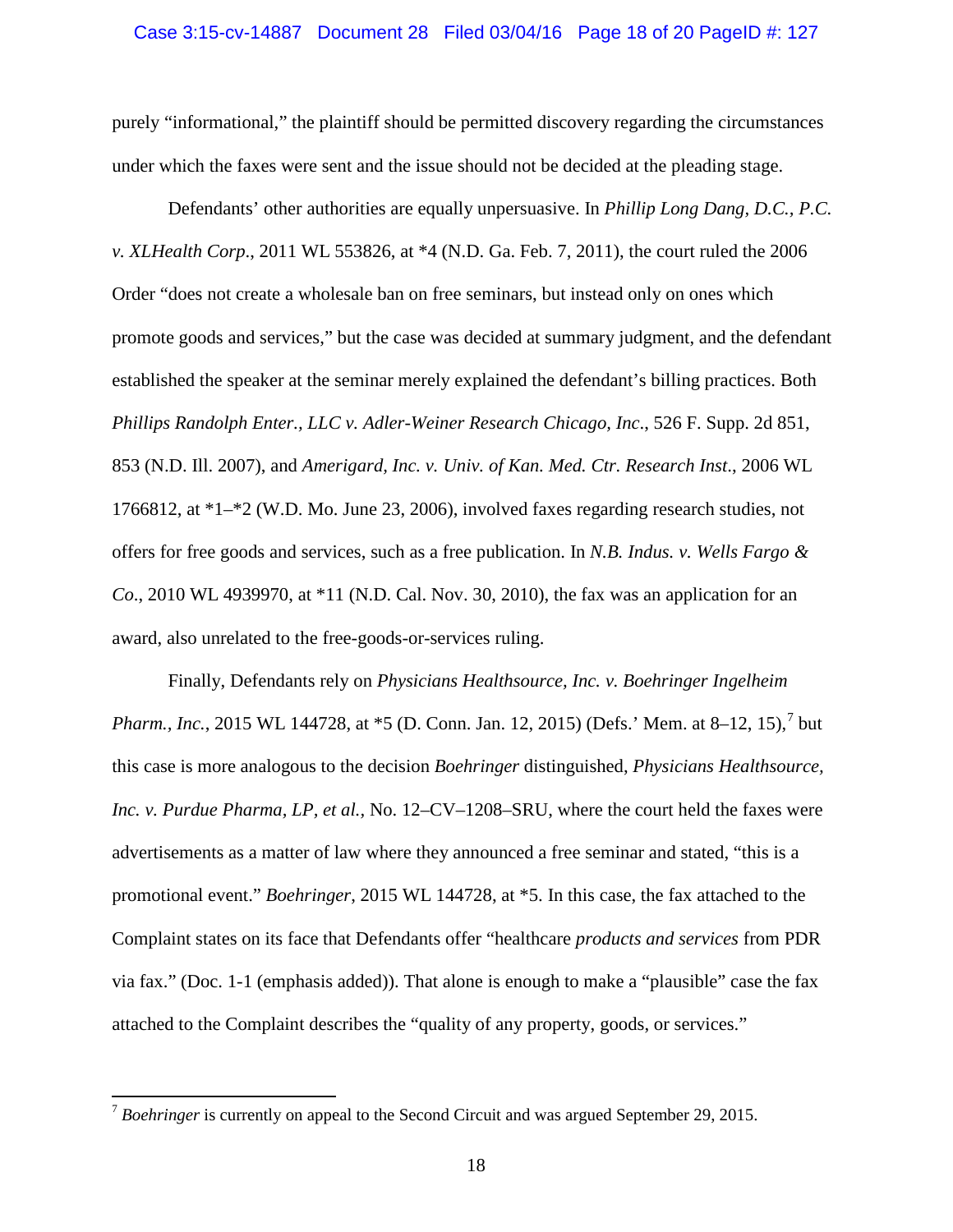### Case 3:15-cv-14887 Document 28 Filed 03/04/16 Page 19 of 20 PageID #: 128

Defendants argue the fax is "informational" because the *amount* of advertising is "incidental" under the 2006 Order. The Seventh Circuit rejected this interpretation of the 2006 Order in *Ira Holtzman, C.P.A. v. Turza*, 728 F.3d 682, 687 (7th Cir. 2013). In *Turza*, the defendant argued the amount of advertising in his faxes was "incidental," and the Seventh Circuit rejected the argument, holding the FCC defined advertisement as "any material" advertising goods or services and asking "what part of 'any' Turza finds hard to understand." *Id.*  (quoting  $§ 64.1200(f)(1)$ ). The Seventh Circuit held the language about "incidental advertising" in the 2006 Order is merely "a declaration of the [FCC's] enforcement plans" not to bring administrative actions based on such faxes, <sup>[8](#page-18-0)</sup> with the language having no effect in private TCPA litigation, given that the reason the TCPA "authorizes private litigation" in the first place is so "recipients [of faxes] need not depend on the FCC." *Id.*

Defendants' reliance on *Holmes v. Back Doctors, Ltd.*, 2009 WL 3425961, at \*4 (S.D. Ill. Oct. 21, 2009), is misplaced because it was not a "free goods and services" case and it was decided at summary judgment, with the district court making specific factual findings that the fax was a "bona fide informational communication" where (1) the faxes were issued on a regular schedule, (2) the text changed from issue to issue, and (3) the faxes were directed to regular recipients who had agreed to receive them. (*See* 2006 Order ¶ 53 & n.187). In contrast, this case is at the pleading stage, and Defendants do not even claim the fax attached to the Complaint meets the standards for a "bona fide informational communication." (Defs.' Mem. at  $1-15$ ).

l

<span id="page-18-0"></span><sup>8</sup> The TCPA may be enforced by private parties, 47 U.S.C. § 227(b)(3), state attorneys general, *id.*  § 227(g), and the FCC, *id.* § 503(b).

<span id="page-18-1"></span><sup>9</sup> To the extent *Holmes* compared "the amount of space devoted to advertising versus the amount of space used for information," under Seventh Circuit law, that rationale was rejected in *Turza*, 728 F.3d at 687. That aspect of *Holmes* is no longer of any persuasive value.